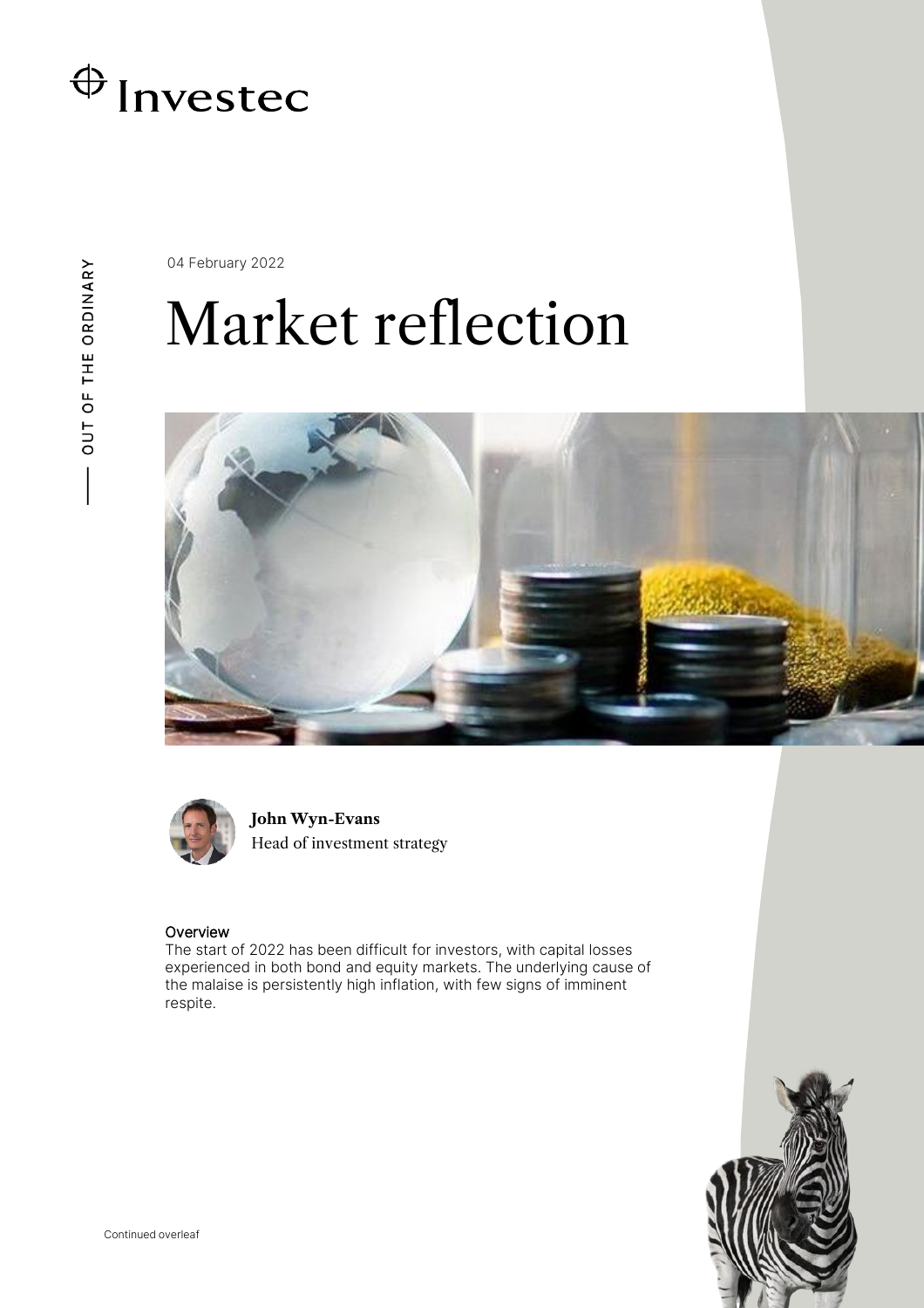The proximate cause of the sharp falls in asset prices was the publication of the minutes of December's meeting of the US Federal Reserve's rate-setting committee, in which it revealed greater concern about rising prices (and the second-round effects of spiralling wage demands). It hinted broadly at tighter monetary policy settings than the market had been hoping for, leading to an immediate and brutal recalibration of expectations.

The greatest pain has been felt in the longest duration assets, namely those companies which, despite having business models that offer the potential for highly attractive long-term gains, currently fail to make profits or to generate cash. Retail investors are particularly exposed to these areas of the market and there has been evidence of a reversal of the headlong dive into equities undertaken by this cohort during the pandemic.

Much now depends upon the path of inflation indices over the next few months. While the lapping of the high prints in 2021 suggests that we could be close to the current peak of year-on-year consumer price increases, there remains no consensus about the speed at which they might fall back. However, it is broadly agreed that inflation will settle at higher levels than prior to the pandemic, especially as government policy in much of the developed world supports a larger role for the state. The transition to a greener future for energy is a key factor. Despite the current concerns, we do not believe that either a recession or a major equity market fall is at hand, although investors should brace themselves for greater volatility and lower overall returns than they have enjoyed in the last few years.

• Global economic growth momentum has waned but is expected to remain above trend. The consensus growth forecast for 2022 is 4.3%, followed by 3.6% in 2023.

• Corporate earnings are forecast to have grown by 50% in 2021, with 8% expected in 2022 and 5% in 2023. Much will depend upon the inflation outcome and whether higher input costs and pressure for higher wages impinges upon margins. A more positive outcome could materialise should companies increase capital expenditure in a productive manner to mitigate input cost increases.

• Futures markets suggest that the UK base rate will be 1.2% by the end of 2022 from a current 0.25%, while in the United States the market expects four quarter-point rises, taking the Fed Funds rate to 1.25%. All the Federal Reserve's meetings this year are now deemed to be "live". In both banks' cases this will leave the base rate below the expected prevailing inflation rate, leaving limited appetite for cash and low-yielding government bonds in portfolios.

• The main feature within equity markets, and one not entirely captured by headline indices, has been the factor rotation in favour of shorter duration Value stocks at the expense of longer duration Growth stocks. The MSCI World Growth Index has fallen by more than 10% so far this year, with the equivalent Value index showing a small gain.

• This factor rotation has been somewhat detrimental to performance, but we retain great faith in the constituents of our equity portfolios in the context of a long-term investment horizon.